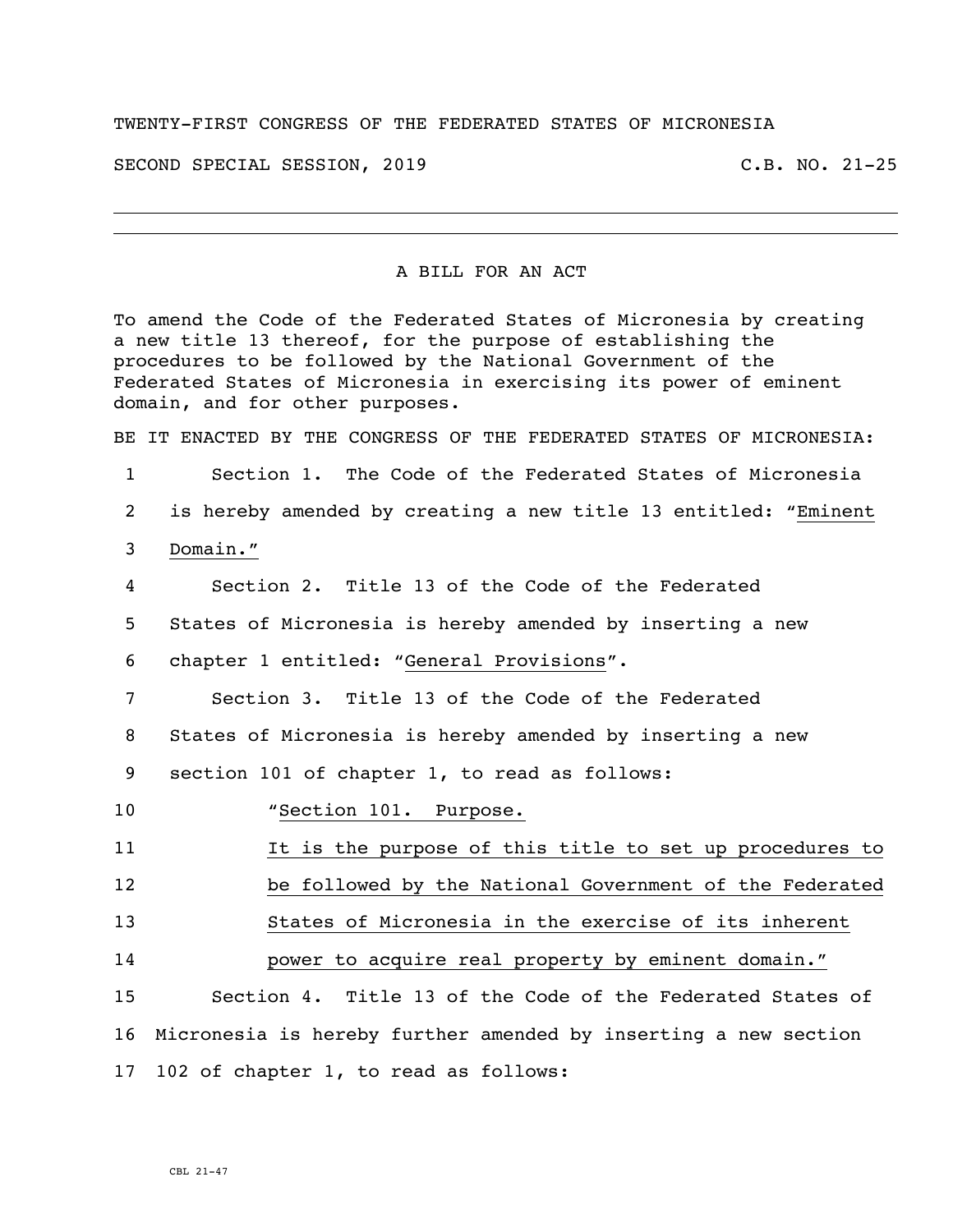| $\mathbf{1}$ | "Section 102. Definitions.                                     |
|--------------|----------------------------------------------------------------|
| 2            | For the purposes of this title, the following terms            |
| 3            | shall be given the meanings described herein:                  |
| 4            | 'Eminent domain' is the right of the National<br>(1)           |
| 5            | Government to condemn property for public use or               |
| 6            | purposes and to appropriate the ownership and                  |
| 7            | possession of such property for such public use upon           |
| 8            | paying the owner a just compensation to be ascertained         |
| 9            | according to the law.                                          |
| 10           | 'Public use' shall be construed to cover any use<br>(2)        |
| 11           | determined by the President to be a public use."               |
| 12           | Section 5. Title 13 of the Code of the Federated States of     |
| 13           | Micronesia is hereby amended by inserting a new chapter 2      |
| 14           | entitled: "Procedures and Proceedings".                        |
| 15           | Section 6. Title 13 of the Code of the Federated States        |
| 16           | of Micronesia is hereby amended by inserting a new section 201 |
| 17           | of chapter 2, to read as follows:                              |
| 18           | "Section 201. Complaint.                                       |
| 19           | A complaint must be brought in the trial division of           |
| 20           | the Supreme Court in the name of and on behalf of the          |
| 21           | National Government of the Federated States of                 |
| 22           | Micronesia as plaintiff by the Attorney General and            |
| 23           | must contain:                                                  |
| 24           | (1) The names of all owners and claimants of the               |
| 25           | property, if known, or a statement that they are               |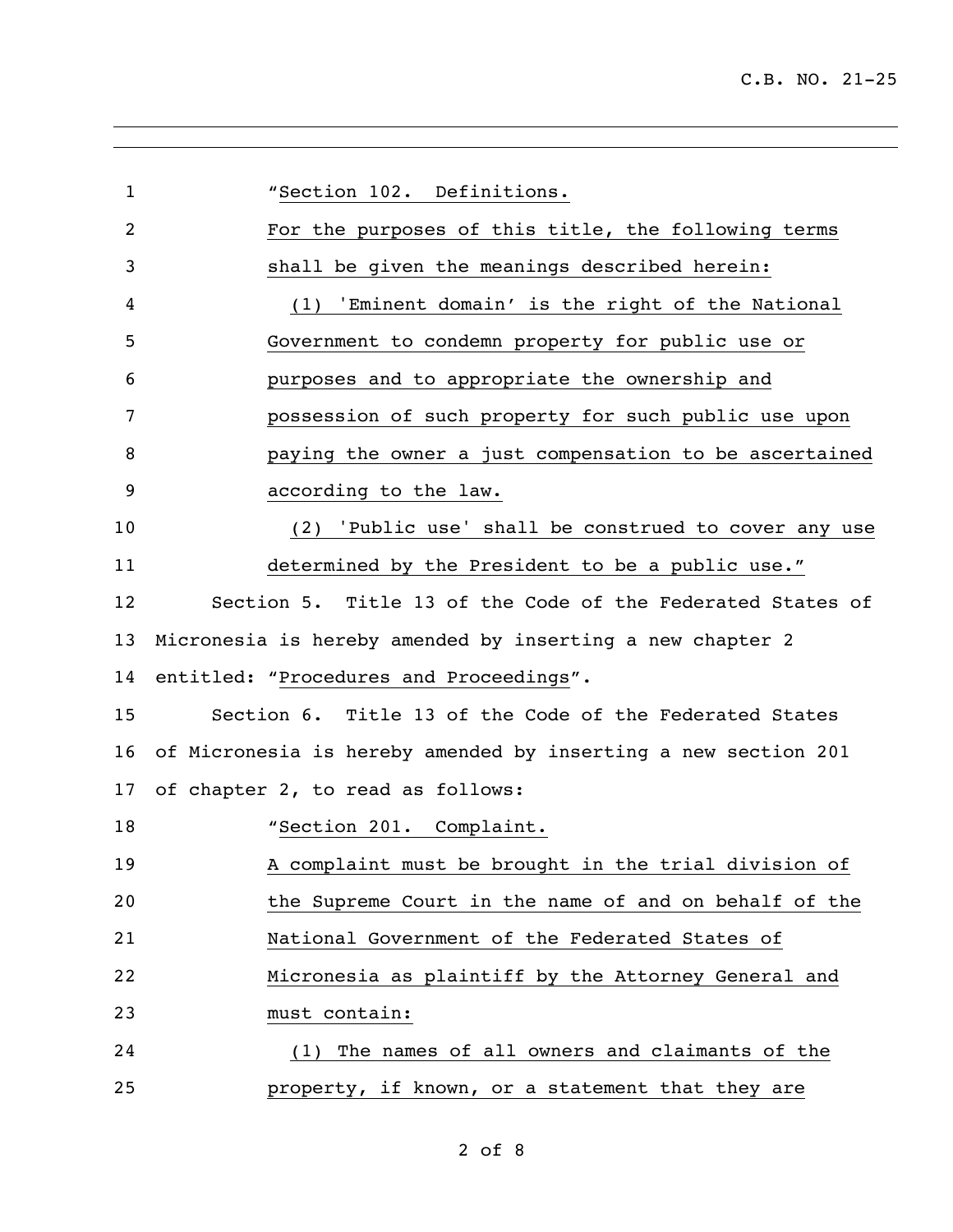| 1  | unknown, who must be called defendants.                        |
|----|----------------------------------------------------------------|
| 2  | (2) A statement of the right or authority of the               |
| 3  | plaintiff.                                                     |
| 4  | (3) A description of each parcel of land to be                 |
| 5  | acquired and a statement of what interest in the land          |
| 6  | is desired by the plaintiff.                                   |
| 7  | (4) A general statement of the purpose of the                  |
| 8  | taking."                                                       |
| 9  | Section 7. Title 13 of the Code of the Federated States of     |
| 10 | Micronesia is hereby amended by inserting a new section 202 of |
| 11 | chapter 2, to read as follows:                                 |
| 12 | "Section 202. Failure of parties to appear at                  |
| 13 | proceedings.                                                   |
| 14 | In the event of the failure of any of the parties              |
| 15 | specified in section 201 of this chapter to appear in          |
| 16 | the proceedings, the court shall, nevertheless, proceed        |
| 17 | to fix the amount of compensation and order that the           |
| 18 | amount be paid by the government, without interest, to         |
| 19 | the rightful claimants on demand at any time within            |
| 20 | seven years from the date of the final judgment."              |
| 21 | Section 8. Title 13 of the Code of the Federated States of     |
| 22 | Micronesia is hereby amended by adding a new section 203 of    |
| 23 | chapter 2, to read as follows:                                 |
| 24 | "Section 203. Issuance and service of summons.                 |
| 25 | The clerk of courts shall issue a summons that<br>(1)          |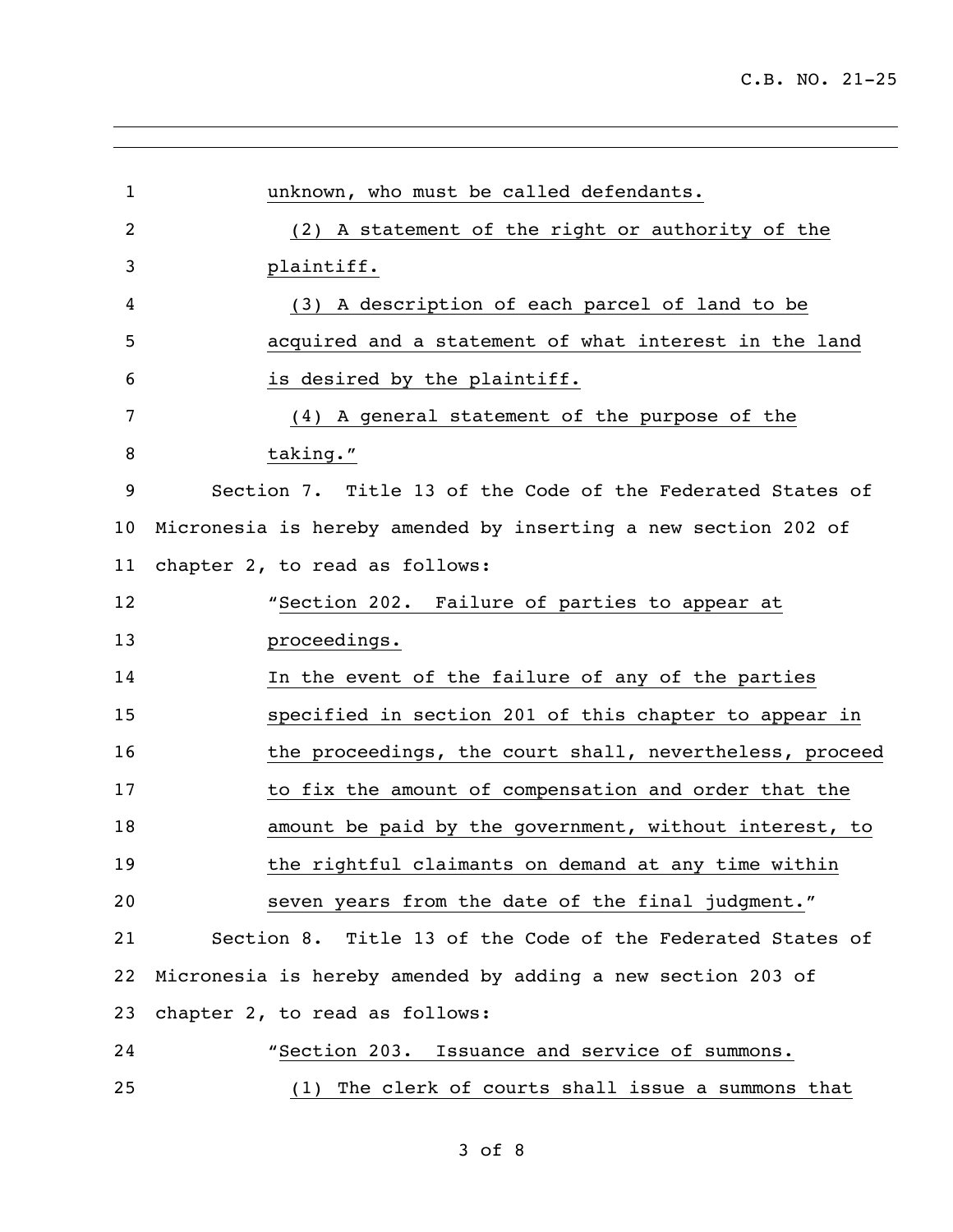L,

| $\mathbf{1}$   | shall contain the names of the parties, a general              |
|----------------|----------------------------------------------------------------|
| $\overline{2}$ | description of the whole property, or a reference to           |
| 3              | the complaint for the description of the land, and a           |
| 4              | notice to the defendants to appear in the proceedings.         |
| 5              | When the defendants are known the summons shall be             |
| 6              | served by delivering to them a copy thereof along with         |
| 7              | a copy of the complaint. If the defendants, whether            |
| 8              | known or unknown, cannot be found, then a copy of the          |
| 9              | summons and complaint shall be posted as follows:              |
| 10             | (a) On the property;                                           |
| 11             | (b) On the administration building or such other               |
| 12             | place where public notices are usually posted in the           |
| 13             | state center;                                                  |
| 14             | (c) At a public place in a village located near                |
| 15             | the property; and                                              |
| 16             | (d) By delivering one copy of the summons and                  |
| 17             | complaint to the magistrate of the municipality in             |
| 18             | which the property is situated.                                |
| 19             | (2) The service of the summons and the complaints or           |
| 20             | the posting thereof as provided herein shall be                |
| 21             | sufficient to give the trial division of the Supreme           |
| 22             | Court jurisdiction to proceed with and finally                 |
| 23             | determine the case."                                           |
| 24             | Section 9. Title 13 of the Code of the Federated States of     |
| 25             | Micronesia is hereby amended by inserting a new section 204 of |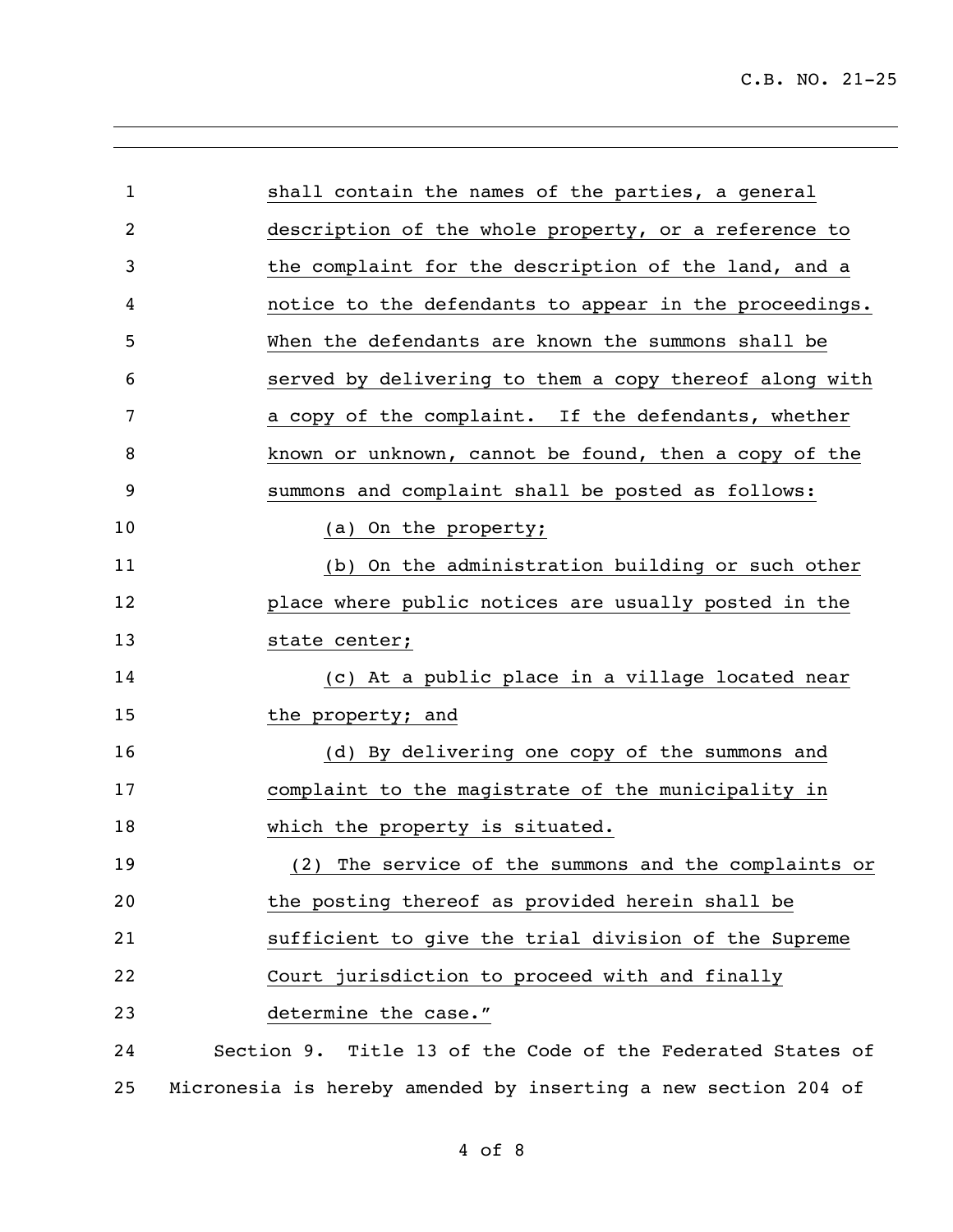| $\mathbf{1}$   | chapter 2, to read as follows                                  |
|----------------|----------------------------------------------------------------|
| $\overline{2}$ | "Section 204. Establishment of land value.                     |
| 3              | Upon a prima facie showing by the Attorney General             |
| 4              | that the property desired to be purchased by the               |
| 5              | government is for public use, the court must hear the          |
| 6              | parties and establish a fair value for the land. The           |
| 7              | court may appoint three assessors to assist in the             |
| 8              | proceedings and perform such functions as the court            |
| 9              | may direct. In the event assessors are appointed by            |
| 10             | the court, they shall take and subscribe an oath               |
| 11             | before the judge that they will faithfully perform             |
| 12             | their duties as assessors.                                     |
| 13             | Section 10. Title 13 of the Code of the Federated States of    |
| 14             | Micronesia is hereby amended by inserting a new section 205 of |
| 15             | chapter 2, to read as follows:                                 |
| 16             | "Section 205. Determination of ownership in                    |
| 17             | event of dispute.                                              |
| 18             | In the event there is a dispute over the                       |
| 19             | ownership of the property that is the subject of               |
| 20             | an eminent domain proceeding, the court shall                  |
| 21             | adjudicate and determine the ownership of the                  |
| 22             | property as part of the proceedings."                          |
| 23             | Section 11. Title 13 of the Code of the Federated States of    |
| 24             | Micronesia is hereby amended by inserting a new section 206 of |
| 25             | chapter 2, to read as follows:                                 |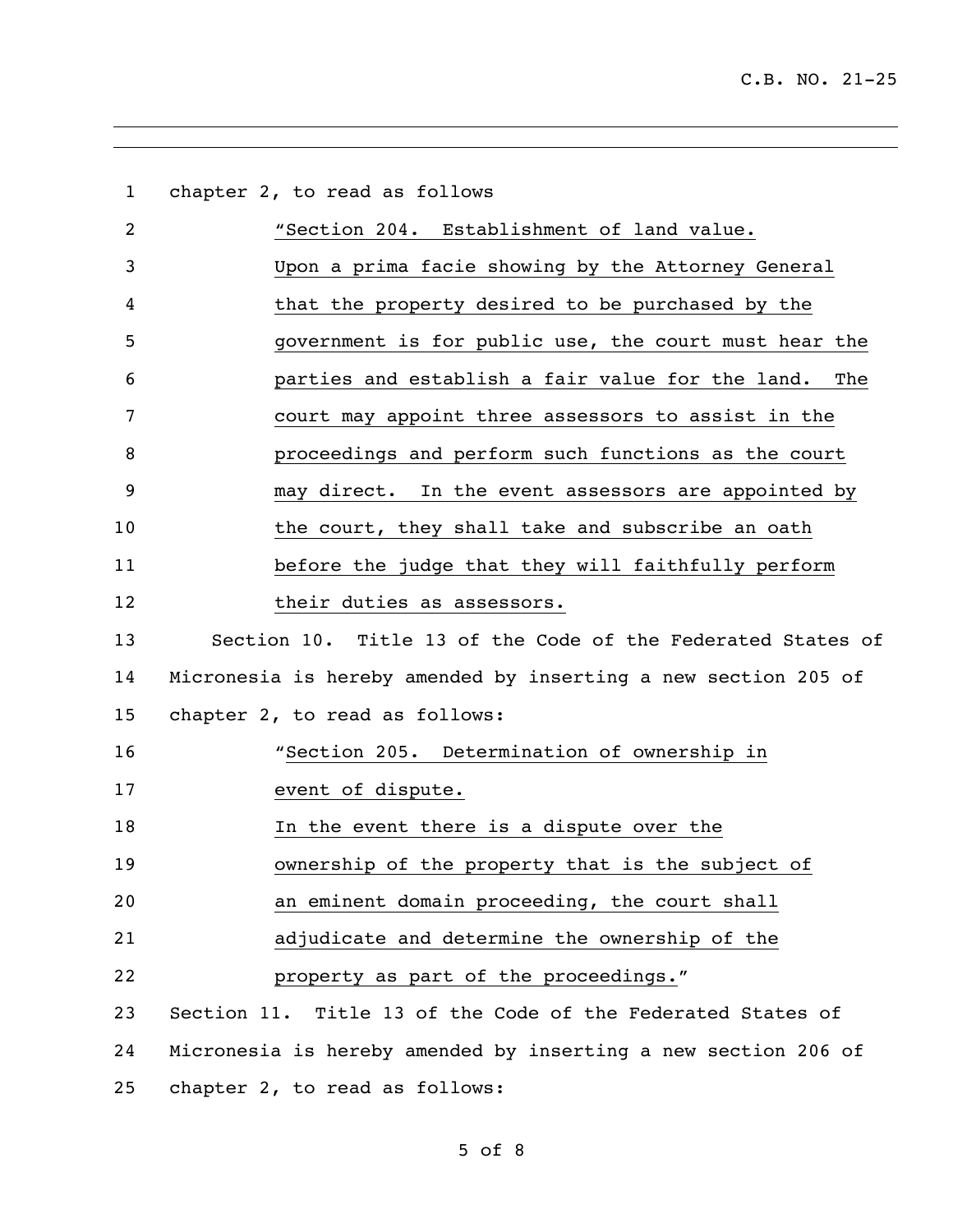| $\mathbf{1}$   | "Section 206. Final judgment.                                  |
|----------------|----------------------------------------------------------------|
| $\overline{2}$ | The record of the final judgment in the proceedings            |
| 3              | shall state the particular land or interest in land            |
| 4              | that the government has acquired and the compensation          |
| 5              | to be paid to the defendants, and the clerk of courts          |
| 6              | shall issue a certificate of title in accordance with          |
| 7              | said judgment."                                                |
| 8              | Section 12. Title 13 of the Code of the Federated States of    |
| 9              | Micronesia is hereby amended by inserting a new section 207 of |
| 10             | chapter 2, to read as follows:                                 |
| 11             | "Section 207. Immediate possession procedure;                  |
| 12             | generally.                                                     |
| 13             | In the event the government desires to enter into              |
| 14             | immediate possession of the property, the government           |
| 15             | shall file a declaration of taking and pay a sum of            |
| 16             | money that is considered to be the fair value of the           |
| 17             | property to the clerk of courts. In addition to the            |
| 18             | requirements set out in section 203 of this chapter,           |
| 19             | the summons shall state the following:                         |
| 20             | (1) That the plaintiff requires immediate possession           |
| 21             | of the property.                                               |
| 22             | (2) That a sum of money that is considered to be the           |
| 23             | fair value of the property has been paid to the clerk          |
| 24             | of courts, which sum shall draw interest at the rate of        |
| 25             | three percent per annum from the date of the summons           |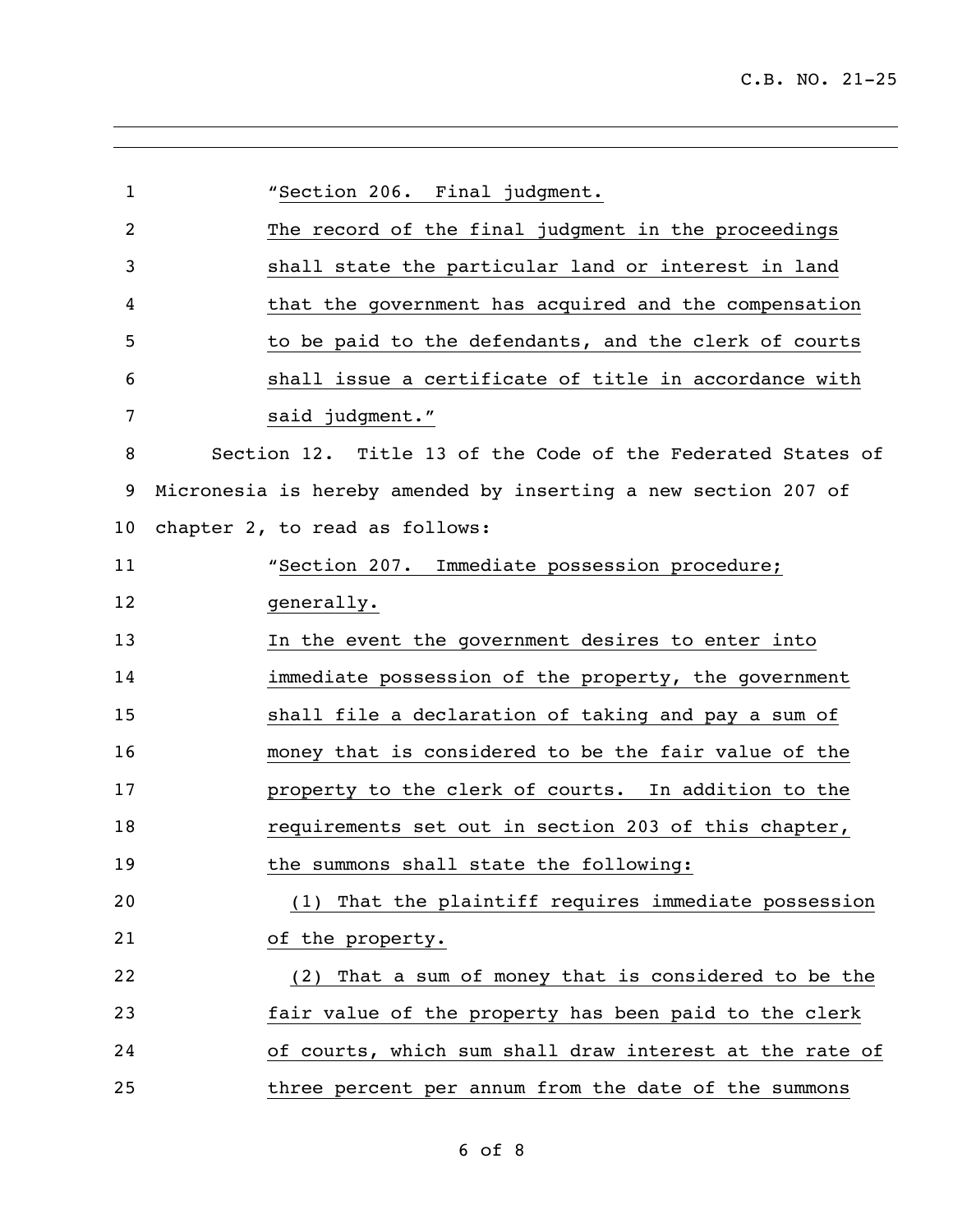| $\mathbf 1$ | until claimed by the defendant or ordered paid to the             |
|-------------|-------------------------------------------------------------------|
| 2           | defendant by the court.                                           |
| 3           | (3) That the defendant may at any time claim and                  |
| 4           | receive the money that has been deposited with the                |
| 5           | clerk of courts upon the execution of a quitclaim deed            |
| 6           | in favor of the plaintiff.                                        |
| 7           | (4) Payment to the clerk of courts in accordance with             |
| 8           | this section shall entitle the government to take                 |
| 9           | immediate possession of the land."                                |
| 10          | Section 13. Title 13 of the Code of the Federated States of       |
|             | 11 Micronesia is hereby amended by inserting a new section 208 of |
|             | 12 chapter 2, to read as follows:                                 |
| 13          | "Section 208. Same; possession after                              |
| 14          | proceedings commenced.                                            |
| 15          | In the event the government determines that it requires           |
| 16          | immediate possession of the property after eminent                |
| 17          | domain proceedings have been commenced, but before the            |
| 18          | rights of the parties and the amount of compensation              |
| 19          | are determined, a declaration of taking shall be filed            |
| 20          | in the court and a sum of money that is considered to             |
| 21          | be the fair value of the land shall be paid to the                |
| 22          | clerk of courts. A summons shall be issued and served             |
| 23          | in the same manner as the summons in section 203 of               |
| 24          | this chapter, which shall refer to the original summons           |
| 25          | already served on the defendants, and shall otherwise             |